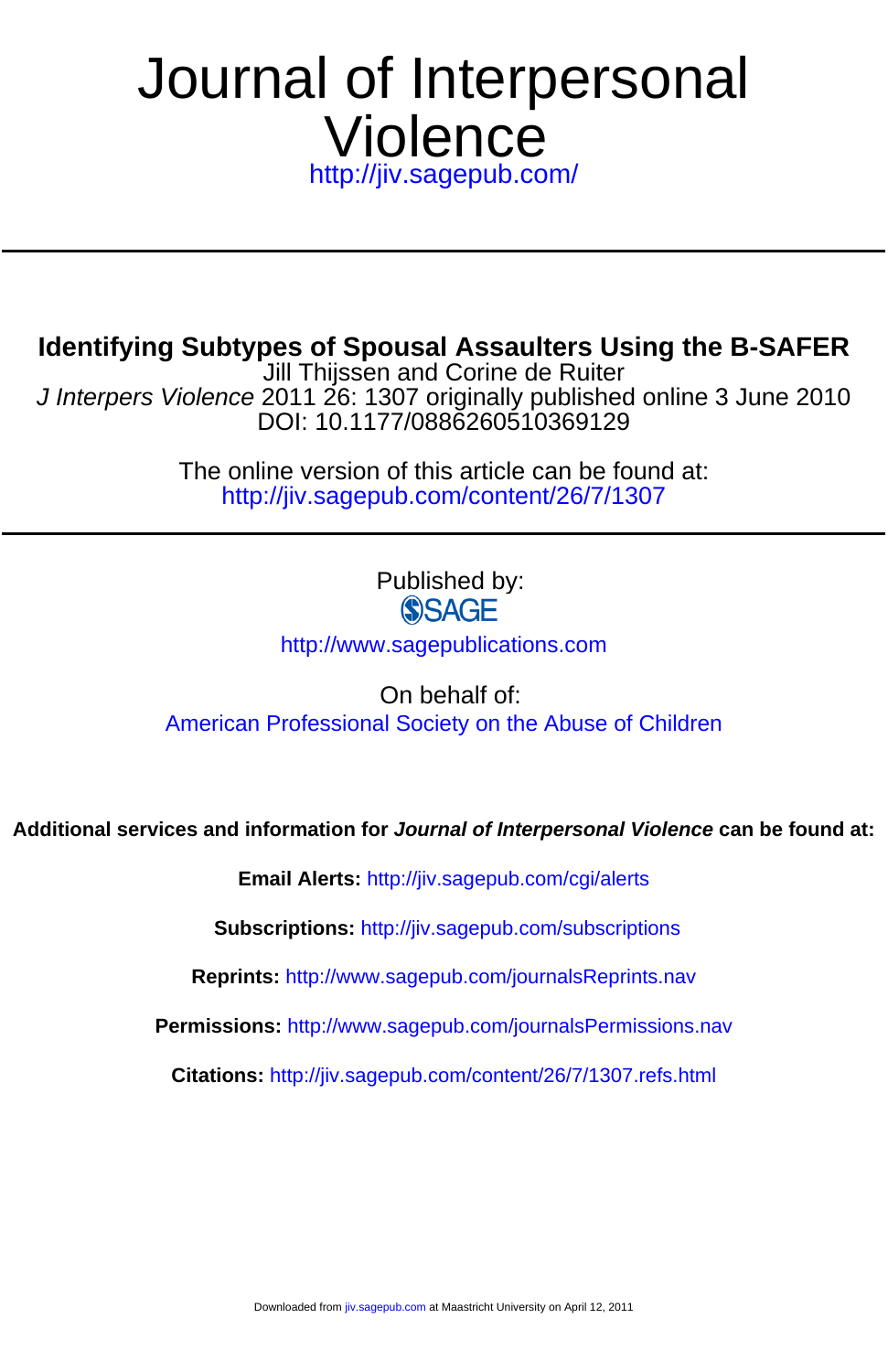# **Identifying Subtypes of Spousal Assaulters Using the B-SAFER**

Journal of Interpersonal Violence 26(7) 1307–1321 © The Author(s) 2011 Reprints and permission: http://www. sagepub.com/journalsPermissions.nav DOI: 10.1177/0886260510369129 http://jiv.sagepub.com



# **Jill Thijssen<sup>l</sup> and Corine de Ruiter<sup>l</sup>**

# **Abstract**

In the present study, a structured risk assessment instrument for intimate partner violence, the Brief Spousal Assault Form for the Evaluation of Risk (B-SAFER), was coded for 146 files of spousal assault cases from the Dutch probation service, dating from 2004 and 2005. The aim of the study was twofold: (a) to validate Holtzworth-Munroe and Stuart's typology using the risk factors of the B-SAFER and (b) to examine the relationship between the subtypes found and recidivism rates. Four subtypes of assaulters were identified: family only, generally violent/antisocial, low-level antisocial, and psychopathology. These subtypes were comparable to the subtypes found in previous studies. The generally violent/antisocial subtype had the highest recidivism rate, although not significantly different from the other three subtypes.

## **Keywords**

spousal assault, batterer typologies, B-SAFER, risk assessment

Spousal assault is "the actual, attempted, or threatened physical harm of a current or former intimate partner" (Kropp, Hart, & Belfrage, 2005, p. 1). This type of violence is a major concern in contemporary Dutch society. According to the study of Van Dijk, Flight, Oppenhuis, and Duesmann (1997), 27% of a Dutch community sample has ever been a victim of spousal assault that occurred weekly or daily. However, previous research has demonstrated that

1 Maastricht University, Maastricht, Netherlands

**Corresponding Author:** Jill Thijssen, Maastricht University, P.O. Box 616, 6200 MD Maastricht, Netherlands, Maastricht 6229 ER Email: jill.thijssen@maastrichtuniversity.nl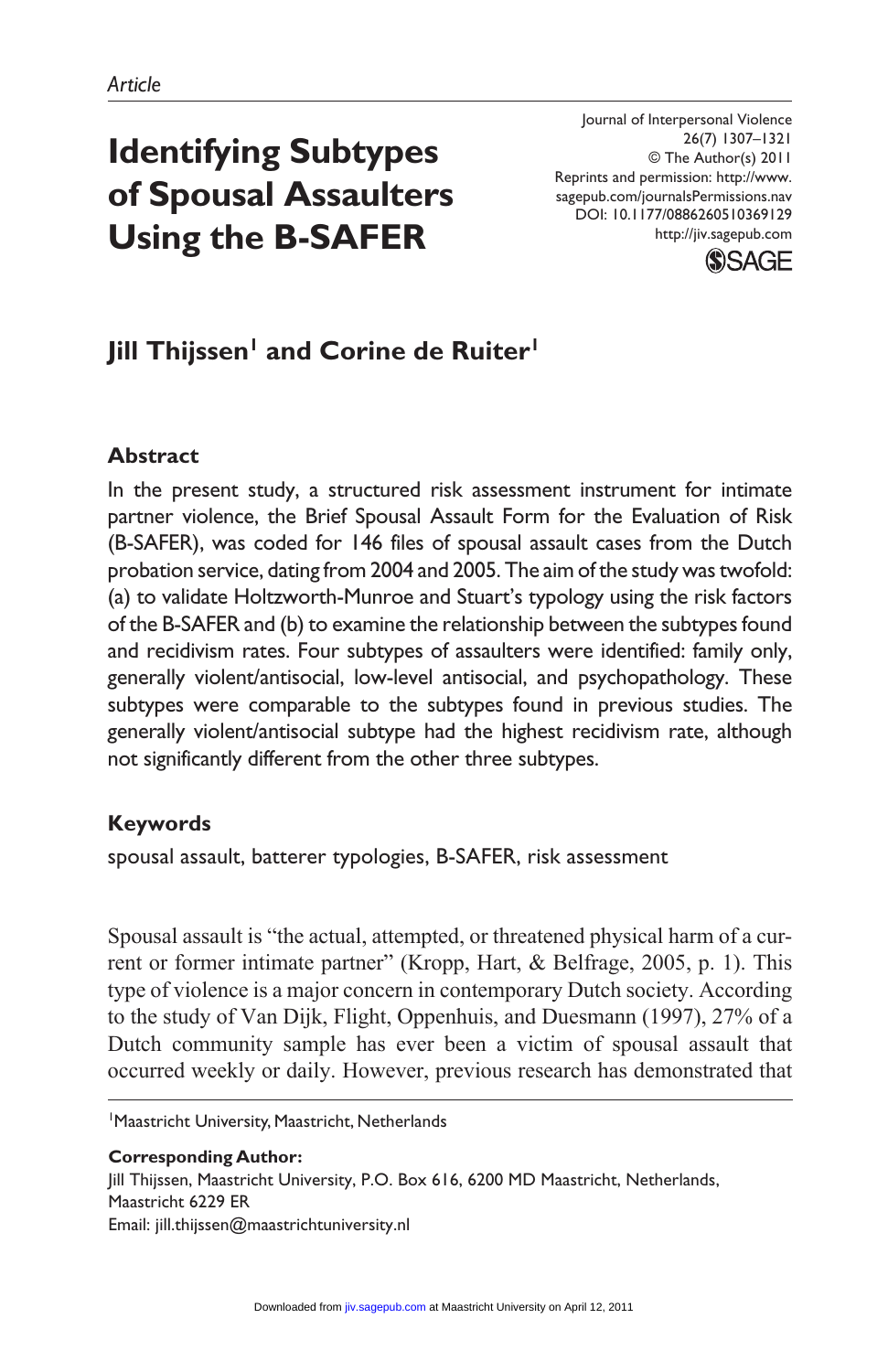| Dimension                               | Family-Only<br><b>Batterer</b>   | Dysphoric/<br><b>Borderline Batterer</b> | Generally Violent/<br><b>Antisocial Batterer</b> |
|-----------------------------------------|----------------------------------|------------------------------------------|--------------------------------------------------|
| Severity of<br>marital violence         | Low                              | Moderate-high                            | Moderate-high                                    |
| Psychological and<br>sexual abuse       | Low                              | Moderate-high                            | Moderate-high                                    |
| Generality of violence                  |                                  |                                          |                                                  |
| Extrafamilial<br>violence               | Low                              | Low-moderate                             | High                                             |
| Criminal behavior,<br>legal involvement | Low                              | Low-moderate                             | High                                             |
| Psychopathology/personality disorder    |                                  |                                          |                                                  |
| Personality<br>disorder                 | None or<br>passive/<br>dependent | <b>Borderline</b><br>or schizoid         | Antisocial/<br>psychopathy                       |
| Alcohol/<br>drug abuse                  | Low-moderate                     | Moderate                                 | High                                             |
| Depression                              | Low-moderate                     | High                                     | Low                                              |
| Anger                                   | Moderate                         | High                                     | Moderate                                         |

| Table 1. Proposed Subtypes of Male Batterers and How They Differ on the |  |  |  |
|-------------------------------------------------------------------------|--|--|--|
| Descriptive Dimensions                                                  |  |  |  |

Source: From Holtzworth-Munroe & Stuart (1994, p. 482)

maritally violent men are a heterogeneous group, with different subtypes (e.g., Johnson et al., 2006; Langhinrichsen-Rohling, Huss, & Ramsey, 2000; Tweed & Dutton, 1998; Waltz, Babcock, Jacobson, & Gottman, 2000). This means that different kinds of interventions are needed for different types of batterers. Holtzworth-Munroe and Stuart (1994) examined existing male batterer typologies to determine the subtypes that consistently appear across typological models and to identify underlying descriptive dimensions. These three descriptive dimensions were (a) severity (and frequency) of spousal physical violence, (b) generality of violence (i.e., family only vs. extrafamilial violence and related variables such as criminal behavior), and (c) the batterer's psychopathology or personality disorder. On the basis of this review, Holtzworth-Munroe and Stuart (1994) suggested three major subtypes of batterers, which were labeled *family only*, *dysphoric/borderline*, and *generally violent/antisocial*. The proposed differences between the subtypes on the three descriptive dimensions are presented in Table 1.

Batterer typologies that have been published since the Holtzworth-Munroe and Stuart (1994) review have generally supported the proposed typology (Johnson et al., 2006; Langhinrichsen-Rohling et al., 2000; Tweed & Dutton,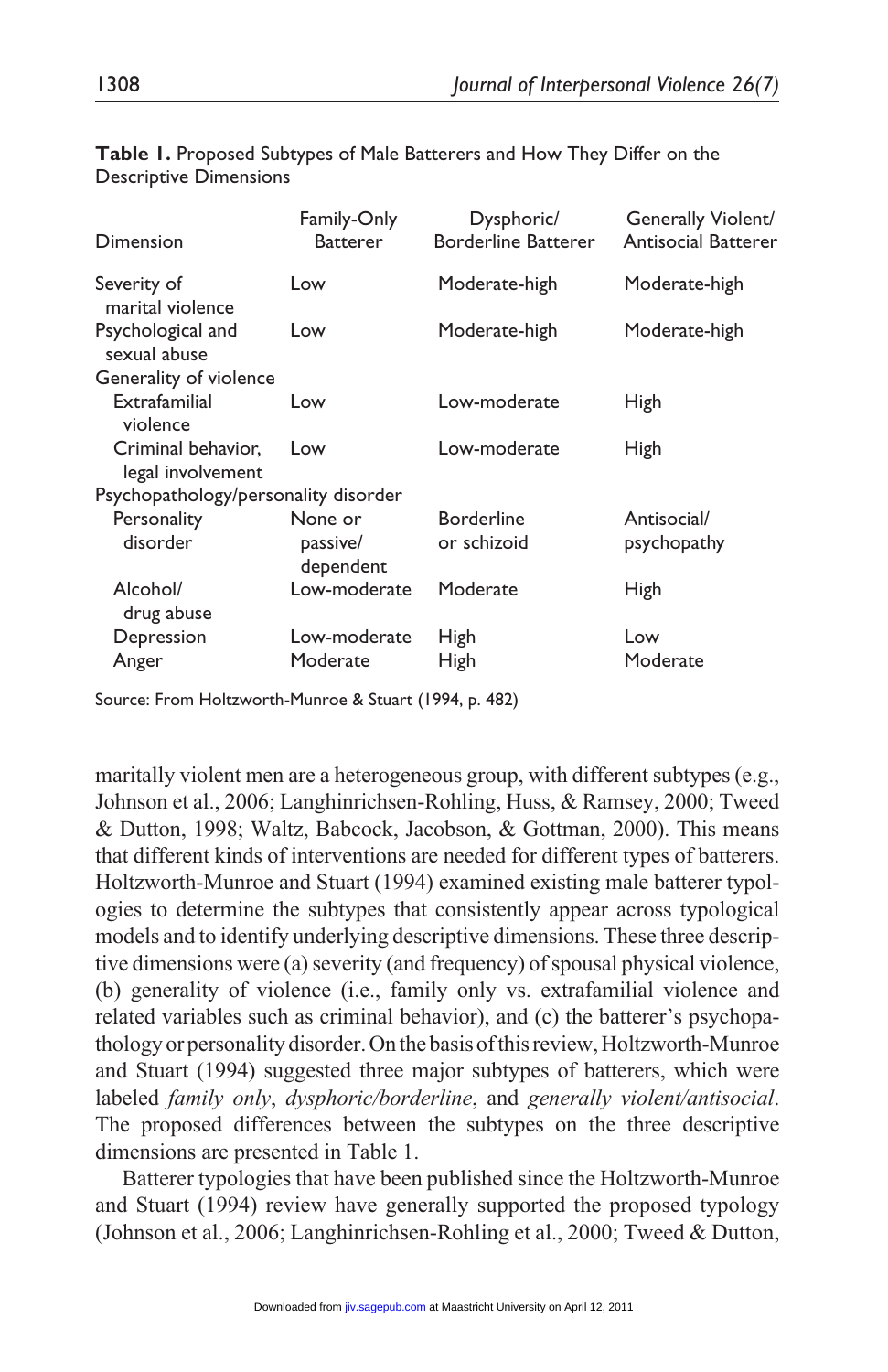1998; Waltz et al., 2000). Holtzworth-Munroe, Meehan, Herron, Rehman, and Stuart (2000) also tested their own typology in a community sample of 102 maritally violent men. The three subtypes emerged in this study, along with a fourth subtype: the low-level antisocial subtype. The latter subtype had moderate scores on measures of antisociality, marital violence, and general violence. On most measures, this type fell between the family-only and generally violent/antisocial type.

Evidence for a reliable and valid typology of male batterers could be of considerable theoretical and practical significance. Such a typology could help to find more effective treatments, resulting in patient–treatment matching. Standard batterer interventions may be less effective for certain subtypes of spousal assaulters (Holtzworth-Munroe & Meehan, 2004; Murphy & Eckhardt, 2005). Furthermore, the different subtypes also have different risk profiles for recidivism.

The aim of the present study is twofold. First, we aim to classify subtypes of spousal assaulters along the three descriptive dimensions: severity of marital violence, generality of violence, and psychopathology/personality disorders. The distribution of the subtypes found will also be examined. The present sample consists of batterers who have been arrested for spousal assault and referred to the probation service for evaluation prior to sentencing. The Netherlands does not have the two-phase judicial procedure as common in English-speaking jurisdictions, in which first the guilty/not guilty issue is decided, after which the sentence is determined. The mental status of the offender is an issue in both the first and the second sentencing phase. In the Netherlands, guilt and sentencing are determined in the same, single stage. The Dutch probation service is called on by the investigating judge to advise the court on the risk of recidivism of the spousal assault perpetrator and to provide guidelines for intervention and risk management.

According to Holtzworth-Munroe et al. (2000), court-referred and clinical samples contain more generally violent men than a general community sample. Johnson et al. (2006) found that a sample of batterers who were convicted to imprisonment had a high proportion of the generally violent/antisocial subtype and few family-only type batterers. However, according to Johnson et al. (2006), samples who are court referred for treatment may be biased toward the inclusion of family-only type batterers and the exclusion of generally violent/antisocial type batterers because family-only batterers are less likely to be imprisoned and more likely to receive community-based treatment. Although the present sample is not a community sample, it is also not a court-referred sample because the batterers in the present study have not yet been convicted/court referred.

The second aim of this study is the evaluation of the relationship between the subtypes of spousal assaulters and recidivism rate. Holtzworth-Munroe,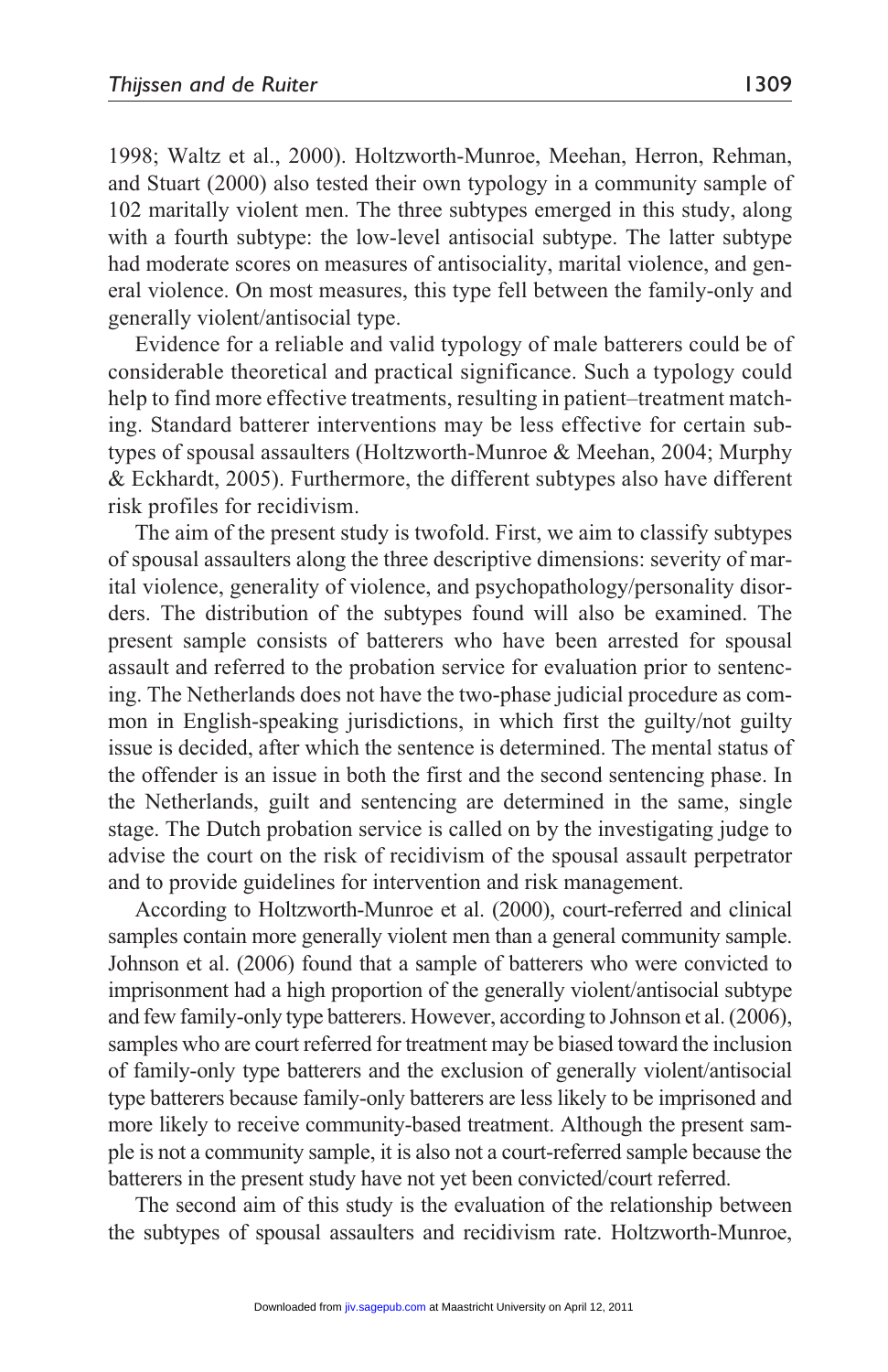Meehan, Herron, Rehman, and Stuart (2003) investigated if the subtypes would continue to differ from one another over time in the level of partner violence and other relevant variables (e.g., generality of violence, psychopathology, jealousy, impulsivity, attitudes toward violence and women). They found that batterers who were most severely violent initially were the most likely to continue their violence over time. Furthermore, their data suggest that batterers engaging in low levels of violence (i.e., family only), and who are evidencing low levels of other risk factors (e.g., little concurrent psychopathology or generally violent behavior, low impulsivity, and negative attitudes), continue to have a low risk of spousal violence over time. Huss and Ralston (2008) also found that the generally violent/antisocial subtype were most likely to recidivate and the most likely to do so repeatedly. Therefore, it is expected that the generally violent/antisocial batterers will show the highest recidivism rate, and the family-only batterers are expected to show the lowest recidivism rate.

Our sample was of mixed gender (although men were in the majority) in contrast to previous studies. We opted not to exclude female batterers because it provides an actual representation of the population of spousal assaulters assessed by the probation service. Although the majority of arrested spousal assault offenders still are men, an increasing number of women are being arrested (Swan & Snow, 2002). Women's use of violence in intimate relationships was often believed to reflect primarily, or solely, self-defense strategies. However, Carney, Buttell, and Dutton (2007) argue in their review that female-perpetrated spousal assault is at least as common as male assault and that female offenders share many of the same characteristics as male offenders, including similar motives and psychosocial characteristics. Furthermore, several studies have demonstrated that there are little or no differences in violence and characteristics between male and female spousal assaulters (Archer, 2000; Carney et al., 2007; Henning, Jones, & Holdford, 2005; McFarlane, Willson, Malecha, & Lemmey, 2000).

To answer the research questions, a retrospective file study was carried out in a sample of individuals arrested for spousal assault in the Netherlands and who were evaluated by the probation service.

# **Method**

## *Sample*

Four different regional probation offices throughout the Netherlands were asked to retrieve files of spousal assault cases that were referred to them in the years 2004 and 2005 and contained the required information. In total, 184 files were retrieved. However, for 38 of these files, no follow-up information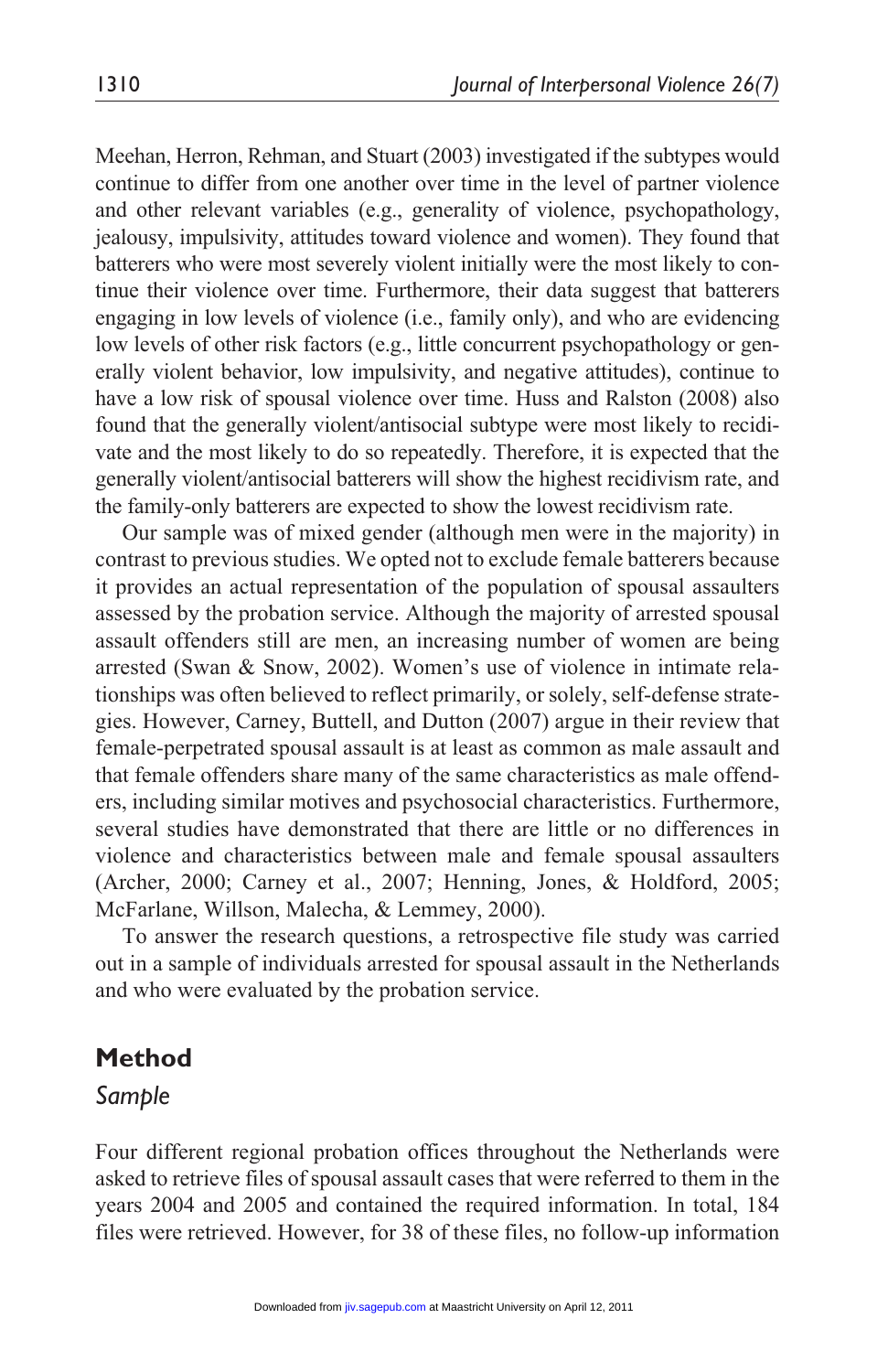could be collected, leaving a sample of 146 files. The files used in the present study could not be randomly chosen because files that did not contain all the required material (see Procedure) had to be excluded.

The assaulters were predominantly men (94%). The age of the sample ranged between 20 and 62 years, with a mean age of 38.5 years. Thirty-two percent of the sample was Dutch, 19% Surinamese, 16% Turkish, 14% Moroccan, 10% Antillean, and the remaining 9% were from other ethnic backgrounds. Thirty-eight percent of the sample had been convicted for other serious crimes in the past, besides spousal assault.

#### *Instruments*

*Brief Spousal Assault Form for the Evaluation of Risk (B-SAFER).* The B-SAFER is a structured guideline for assessing risk of spousal assault (Kropp et al., 2005). It builds on the previous work on spousal assault risk assessment, in particular on the Spousal Assault Risk Assessment Guide (SARA; Kropp, Hart, Webster, & Eaves, 1994, 1995, 1999). The B-SAFER contains 10 risk factors, which are divided into two sections. Section I includes five risk factors related to the perpetrator's history of intimate partner violence (i.e., violent acts, violent threats or thoughts, escalation, violation of court orders, and violent attitudes), and section II includes five risk factors related to the perpetrator's history of psychological and social functioning (i.e., general criminality, intimate relationship problems, employment problems, substance use problems, and mental health problems). These risk factors are coded for the preceding year and for the past (i.e., longer than 1 year ago). When an item is rated for the past, the preceding year is excluded.

The presence of risk factors is coded using a simple three-point format that reflects the certainty of the assessor's opinion: "Y" (present), "?" (possibly or partially present), or "N" (absent). If not enough information is available about a given factor, or if the information is considered completely unreliable, the factor should be left uncoded (i.e., omitted; Kropp et al., 2005). The final step in coding the B-SAFER is to give judgments for imminent risk (i.e., within 2 months), long-term risk (i.e., after 2 months), and risk of extremely severe or lethal violence. These judgments can be coded as low (L), moderate (M) or high (H; Kropp et al., 2005).

### *Procedure*

To be included in the present study, the client files had to contain the following: (a) notes from the interview with the suspect by the probation officer, (b) an official victim statement, (c) an official statement of the suspect at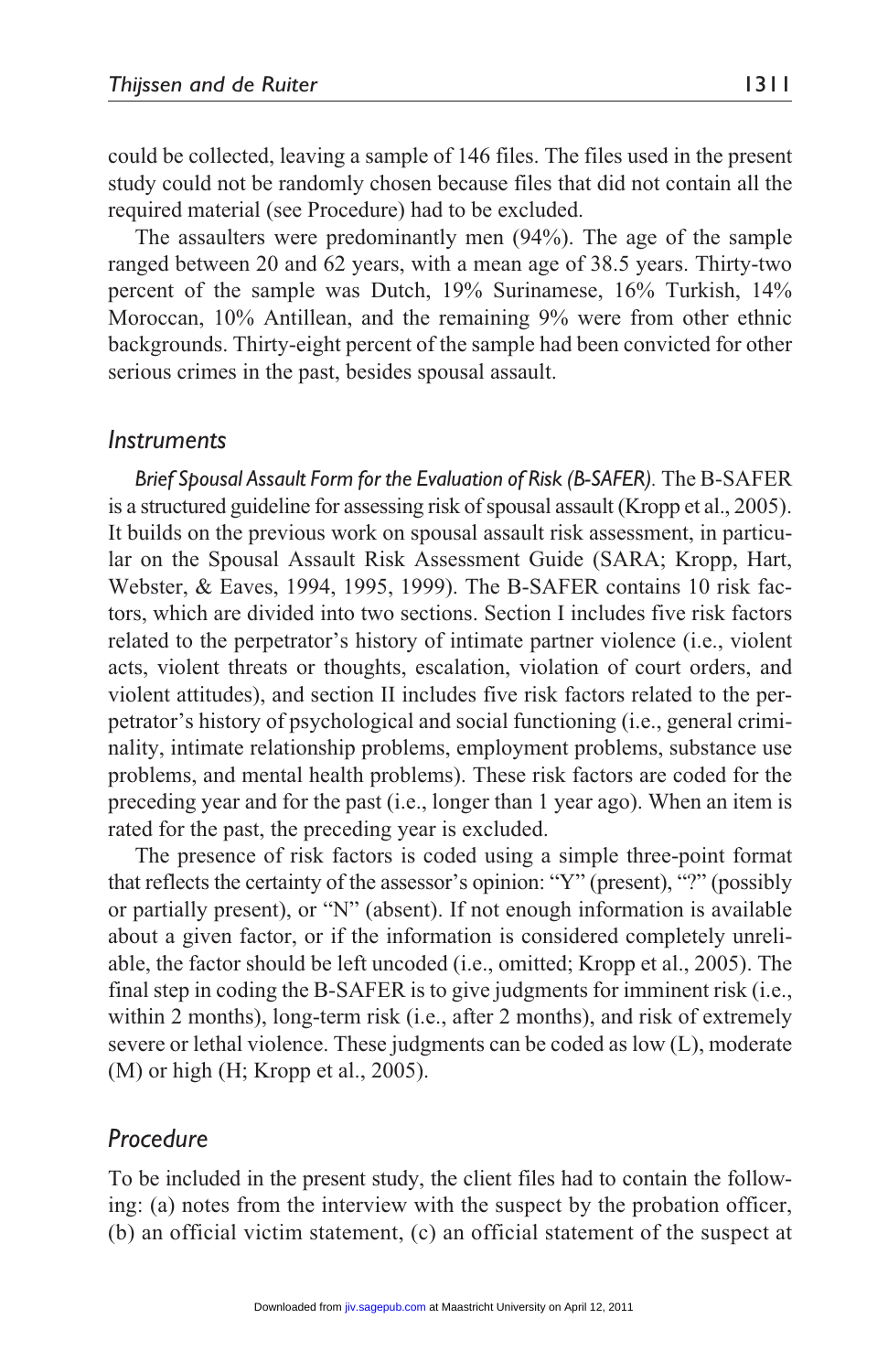the time of arrest, (d) an official criminal record until the moment of arrest, and (e) an advisory report of the probation service to the court. Sometimes there also was a witness statement in the file. The 146 files were coded using the B-SAFER. We selected the B-SAFER because it is an objective and structured way of coding the files.

Four coders rated the B-SAFER. All raters received a 1-day training by one of the authors of the B-SAFER. After the training, each rater independently coded the same 12 practice cases to determine the interrater reliability and later discussed in consensus meetings.

For the descriptive dimension *severity of marital violence*, the first item (violent acts) of the B-SAFER was used. Violent acts are those involving actual or attempted physical harm. They include actual or attempted sexual violence as well as actual or attempted use of weapons (Kropp et al., 2005). There was no item in the B-SAFER that completely fitted the second descriptive dimension, *generality of violence*. Therefore, Item 6 of the B-SAFER, called *general criminality*, was used to measure this dimension. General criminality reflects the tendency to engage in antisocial behavior that is persistent, frequent, or diverse and which may include general violence (Kropp et al., 2005). For the measurement of the third descriptive dimension, *psychopathology/personality disorders*, Item 10 of the B-SAFER was used. This item is called *mental health problems* and includes disturbances of thought and perception, such as delusions and hallucinations; intellectual or cognitive deficits; emotional problems such as depression, mania, and extreme anger or anxiety; and grossly disorganized or unstable behavior, such as extreme impulsivity or suicidality (Kropp et al., 2005). Although this item suffered from low interrater reliability, we chose to keep this item because it is one of the key components of Holtzworth-Munroe and Stuart's (1994) typology. In addition, Item 9, *substance use problems*, was used for this dimension. This item includes use of illegal drugs, as well as the abuse of legal drugs, such as alcohol and prescribed medications (Kropp et al., 2005). Holtzworth-Munroe and Stuart (1994) included substance abuse in their third dimension. The remaining six B-SAFER items were not included in the analyses.

For the analyses, the items that had been omitted were replaced by "N" (i.e., absent). We reasoned that replacing omitted items by "N" would serve the purpose of a conservative estimate of the subject's risk factors. In total, 30 omitted items were replaced by "N," which is less than 3% of all coded items.

*Recidivism.* Recidivism data were collected from official police files in the region of residence of the perpetrator. Batterers recidivated when a spousal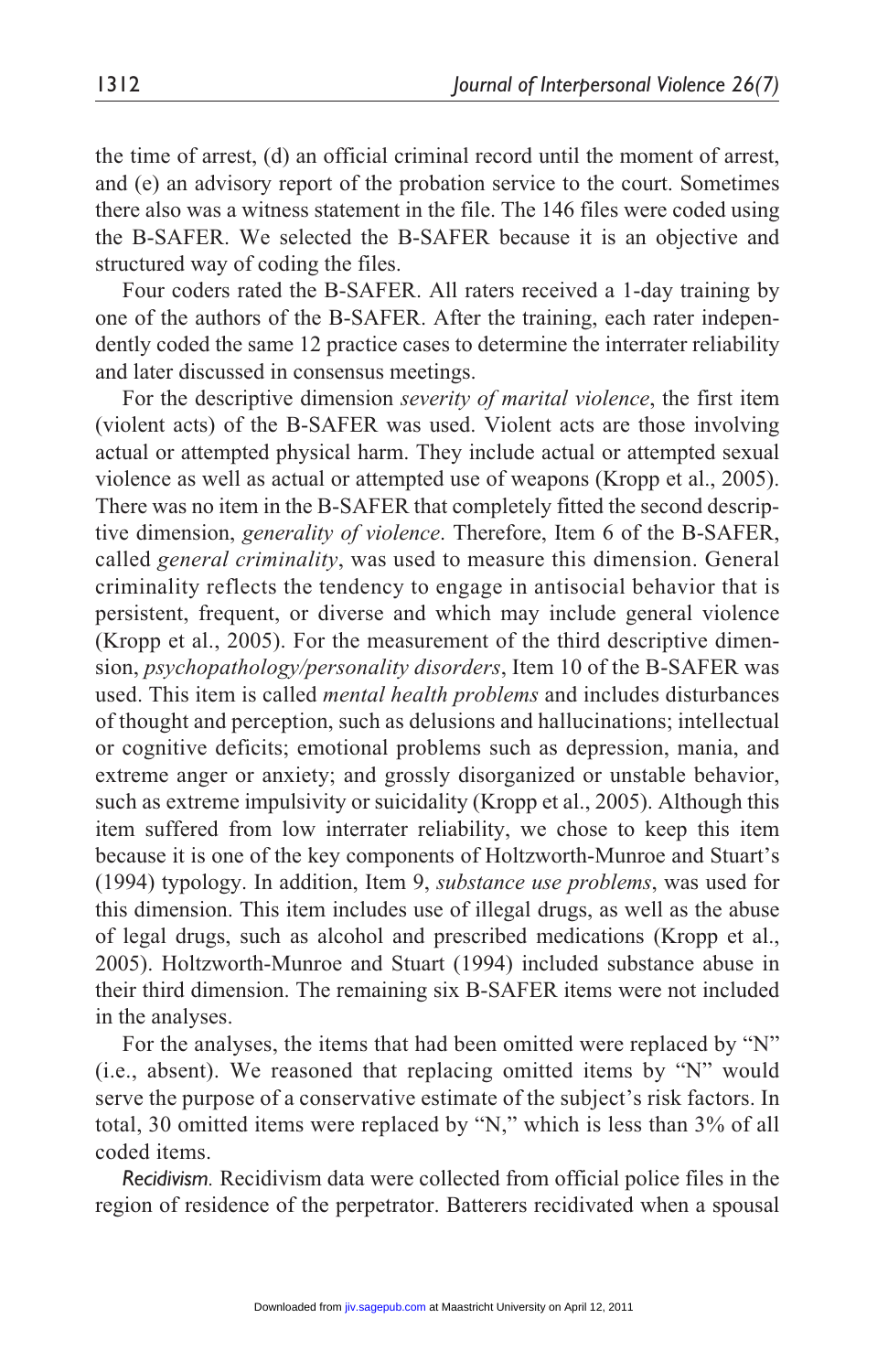| Item |                            | ICC             |
|------|----------------------------|-----------------|
|      | 1. Violent acts            | .65             |
|      | 6. General criminality     | .74             |
|      | 9. Substance use problems  | .69             |
|      | 10. Mental health problems | $\overline{2}1$ |

**Table 2.** Intraclass Correlation Coefficients (ICC's) Single Measure

assault victim reported an assault, threat, or stalking of a current or former intimate partner to the police. Data were collected in 2007 and because the original files are from 2004 and 2005 the follow-up period varied from 16 to 39 months with a mean of 27 months.

# **Results**

## *Interrater Reliability B-SAFER*

The interrater reliability of the B-SAFER was examined by means of the intraclass correlation coefficient (ICC), using the two-way random effects variance model and consistency type (McGraw & Wong, 1996). Critical values for single measure ICC's were as follows: ICC  $\geq 0.75$  = excellent,  $0.60 \leq$  ICC  $< 0.75 = \text{good}, 0.40 \leq ICC < 0.60 = \text{moderate}, ICC < 0.40 = \text{poor}$  (Fleiss, 1986).

Interrater reliability was calculated for the 12 practice cases, using the four raters' independent ratings prior to the consensus discussions. Table 2 shows single measure ICCs for the four B-SAFER items used in the present study. The range in ICCs is .21 to .74, with a mean ICC of .57. Good interrater reliability was demonstrated for violent acts, general criminality, and substance use problems. Mental health problems had a poor interrater reliability. The poor reliability of this item was mostly due to insufficient information in the files.

# *Subtypes of Spousal Assaulters*

The four B-SAFER items were analyzed using SPSS *k*-means cluster analysis. Several *k*-means cluster analyses were performed, setting *k* at 2, 3, or 4 clusters, based on previous studies (Holtzworth-Munroe et al., 2000; Holtzworth-Munroe & Stuart, 1994; Johnson et al., 2006; Tweed & Dutton, 1998). A four-cluster solution was found to best fit the data  $(R^2 = .48)$ .

*Subtype differences on the three descriptive dimensions.* After the *k*-means cluster analysis was performed, a series of one-way ANOVAs were carried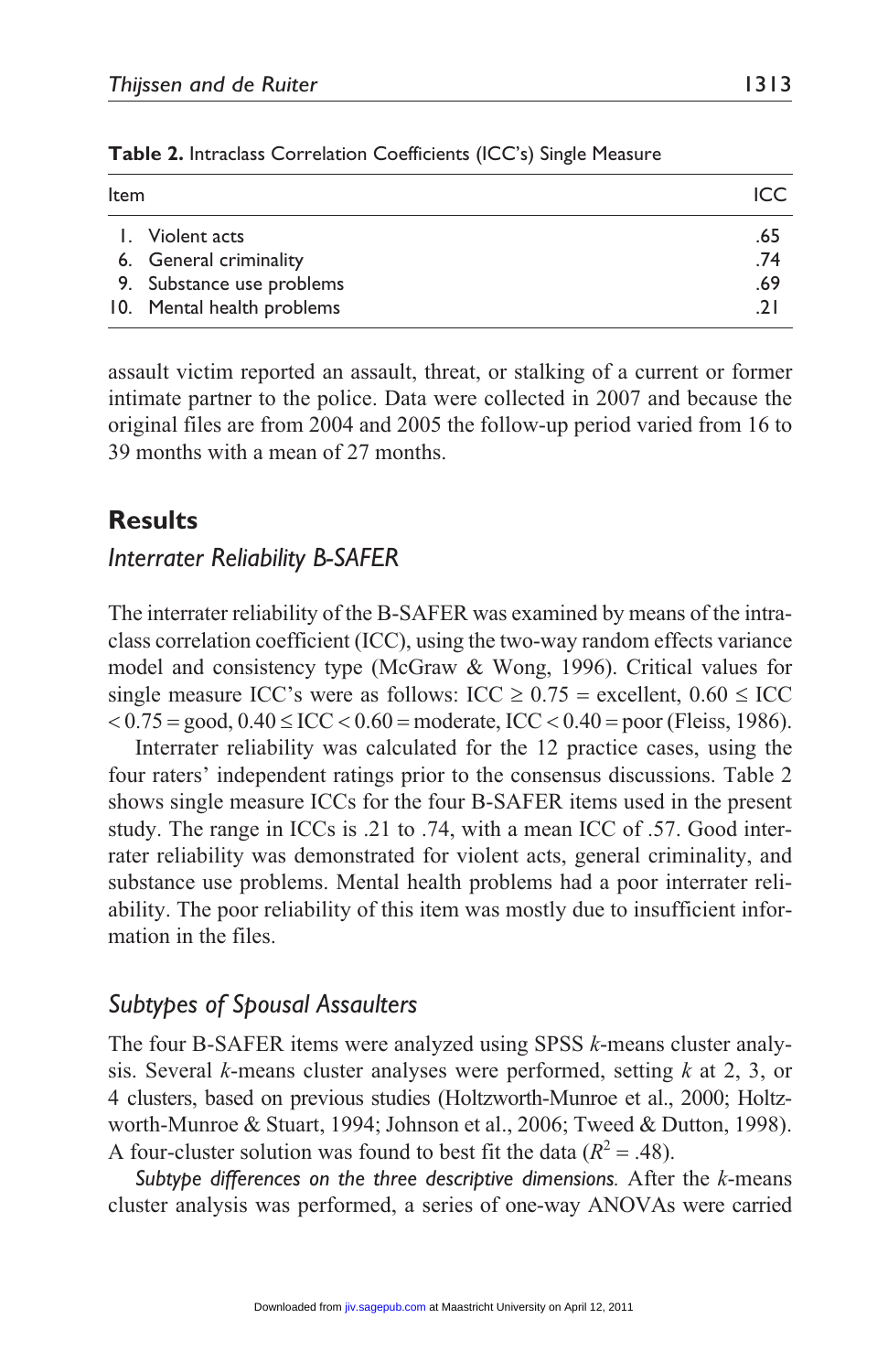out to investigate differences between the clusters on the B-SAFER risk factors. Then, post hoc comparisons, using Bonferroni correction, were carried out for each B-SAFER item. The results of these analyses are shown in Table 3. A significant difference between clusters was found for the item violent acts, which was used for the descriptive dimension *severity of violence* for the preceding year,  $F(3, 142) = 9.57$ ,  $p < .05$ , and for the past,  $F(3, 142) = 9.14$ , *p* < .05. Furthermore, a significant difference was found across the clusters for the item general criminality in the preceding year and in the past,  $F(3, 142) =$ 3.52,  $p < 0.05$  and  $F(3, 142) = 116.89$ ,  $p < 0.05$ , respectively. For the item mental health problems, a significant difference was found across the clusters for the preceding year,  $F(3, 142) = 53.02$ ,  $p < .05$ , and for the past,  $F(3, 142) =$ 82.14,  $p < .05$ . For the item substance use problems, a significant difference was found for the preceding year as well as for the past,  $F(3, 142) = 51.03$ ,  $p < .05$  and  $F(3, 142) = 61.73$ ,  $p < .05$ , respectively.

*Cluster 1: family only.* Cluster 1 ( $n = 54$ ) was labeled the family-only cluster. This subtype had low scores on many of the risk factors. These batterers had significantly lower scores than the other three clusters on violent acts for the past, general criminality for the past, and substance use problems for the past  $(p < .05)$ . On the item substance use problems for the preceding year, this subtype had a significantly lower score than Clusters 2 and 3 ( $p < .05$ ). Furthermore, they had significantly lower scores than Clusters 2 and 4 on the item mental health problems for both the preceding year and the past  $(p < .05)$ .

*Cluster 2: generally violent/antisocial. Cluster 2 (* $n = 26$ *) was labeled the gen*erally violent/antisocial cluster as individuals in this cluster had high scores on all the four B-SAFER risk factors. This cluster had a significantly higher score than Clusters 1 and 3 on violent acts for the preceding year and a higher score than Cluster 1 on this item for the past  $(p < .05)$ . On the item general criminality for the preceding year, this cluster had a significantly higher score than Cluster 1 and a higher score than Clusters 1 and 4 on this item for the past  $(p < .05)$ . Furthermore, this cluster had a significantly higher score than the other three clusters on the item substance use problems for both the preceding year and the past  $(p < .05)$ . On the item mental health problems, this cluster had a significantly higher score than Clusters 1 and 3 for the preceding year and a higher score than Clusters 1 and 3 but significantly lower than Cluster 4 for the past  $(p < .05)$ .

*Cluster 3: low-level antisocial.* Cluster 3 (*n* = 35) was labeled the low-level antisocial cluster because these individuals had moderate scores on violent acts and general criminality for the preceding year. On most measures, this subtype fell between the family-only and the generally violent/antisocial subtype. However, on the item general criminality for the past, this cluster had significantly higher scores than Clusters 1 and 4 ( $p < .05$ ).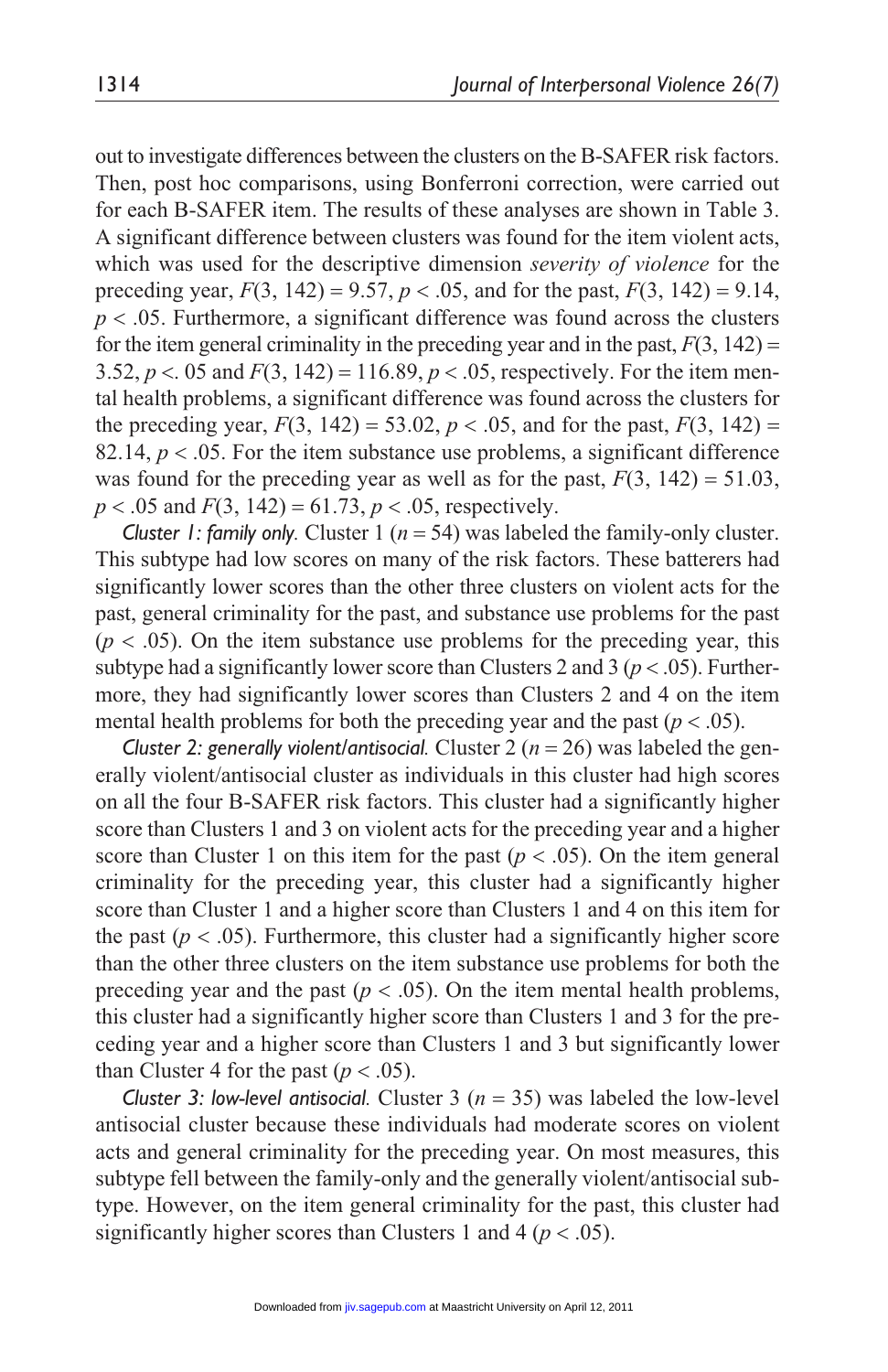|                                           | Family<br>δń   |                   | Generally Violent/<br>Antisocial |                      | Low-Level<br>Antisocial |                   |                | Psychopathology       |        |    |
|-------------------------------------------|----------------|-------------------|----------------------------------|----------------------|-------------------------|-------------------|----------------|-----------------------|--------|----|
|                                           | $(n = 54)$     |                   | $(n = 26)$                       |                      | $(n = 35)$              |                   |                | $(n = 31)$            |        |    |
| <b>B-SAFER</b> Item                       | ξ              | S                 | Σ                                | S                    | Σ                       | S                 | Σ              | S                     |        | ۵  |
| I. Violent acts<br>Preceding              | $\overline{4}$ | 57 <sup>b</sup>   | 88                               | $33a$ c              | $\frac{4}{1}$           | 77 <sup>bd</sup>  | r.             | 53 <sup>c</sup>       | 9.57   | S  |
| The past<br>year                          | -95            | 71b.c.d           | 54                               | 65ª                  | $\overline{\mathbf{r}}$ | <b>ខិ</b> 3ិ      | $\frac{6}{11}$ | <b>83ª</b>            | 9.14   | S. |
| 6. General criminality<br>Preceding       | 30             | 66 <sup>b</sup>   | 0.92                             | စ္ထိ                 | 0.54                    | 89                | 0.48           | $\infty$              | 3.52   | S  |
| The past<br>year                          | $\dot{z}$      | $43^{b,c,d}$      | ಹ                                | 49 <sup>a,d</sup>    | 89                      | 32 <sup>a,d</sup> | 0.55           | $.68a^{b,c}$          | 116.89 | S  |
| Substance use problems<br>Preceding<br>o. | $\frac{26}{5}$ | $56^{b,c}$        | 96.                              | $20^{a.c.d}$         | 0.63                    | .69a.b            | 0.52           | 72 <sup>b</sup>       | 51.03  | S. |
| The past<br>year                          | $\equiv$       | $32^{b,c,d}$      | 2.00                             | $00^{a.c.d}$         | 0.69                    | .87 <sup>ab</sup> | 0.55           | 77 <sup>ab</sup>      | 61.73  | S  |
| 10. Mental health problems<br>Preceding   | 35             | 59 <sup>b,d</sup> | 38.                              | .85a                 | $\overline{0.3}$        | 53 <sup>bd</sup>  | <u>ය</u>       | .48a                  | 53.02  | S  |
| The past<br>year                          | S              | $.26^{b,d}$       | $\frac{6}{11}$                   | .94 <sup>a,c,d</sup> | 0.17                    | $.56^{b,d}$       | 1.74           | $.58a$ <sub>b,c</sub> | 82.14  | S  |

Table 3. Mean Scores, Standard Deviations, and Significant Differences Among the Cluster Types Per Item **Table 3.** Mean Scores, Standard Deviations, and Significant Differences Among the Cluster Types Per Item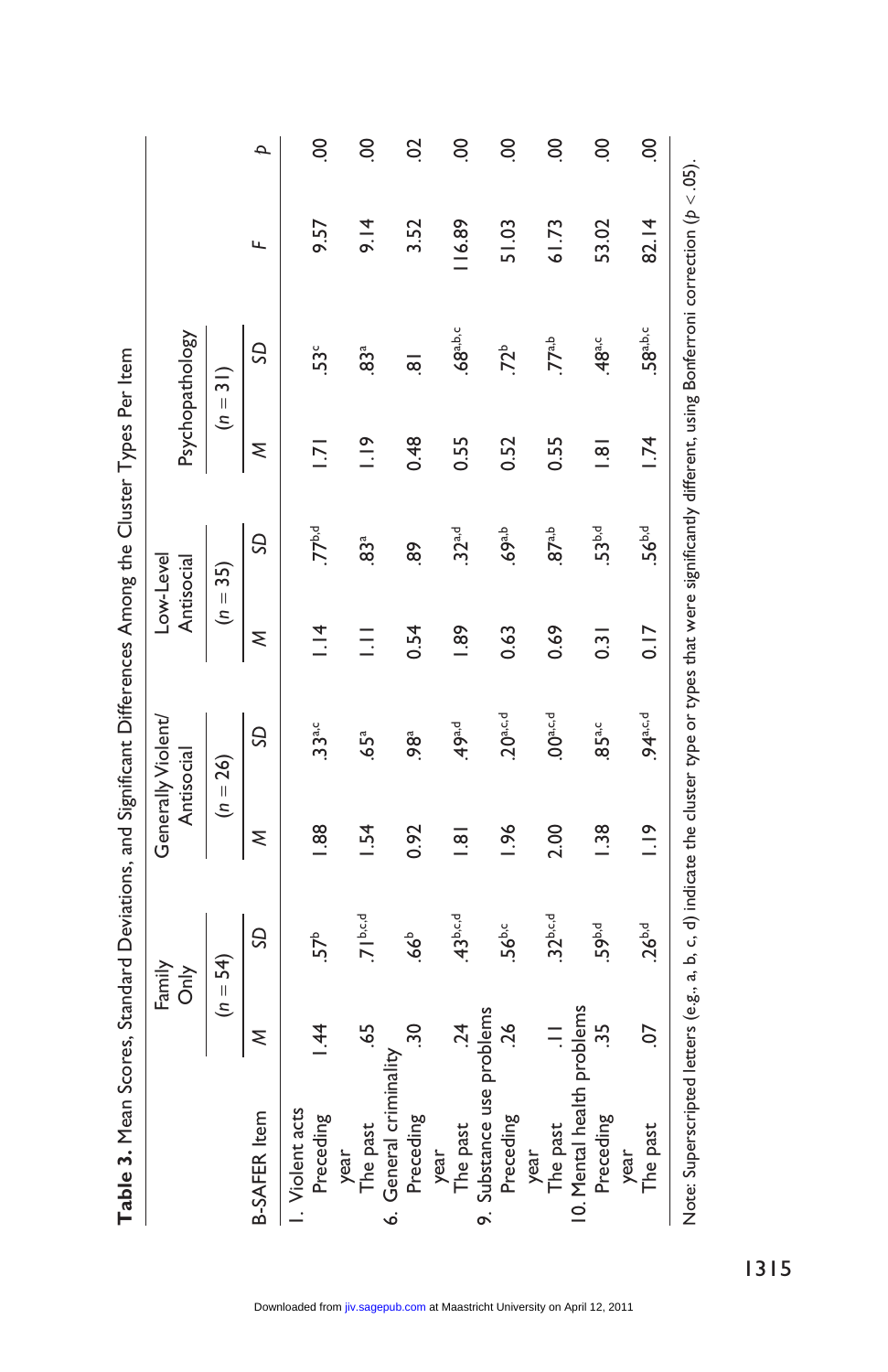*Cluster 4: psychopathology.* Cluster  $4(n = 31)$  was labeled the psychopathology cluster. This cluster had moderate scores on most of the risk factors. On general criminality for the past, they had a significantly higher score than Cluster 1 but a significantly lower score than Clusters 2 and 3 ( $p < .05$ ). Furthermore, this cluster had a significantly higher score than Cluster 1 on substance abuse for the past but a significantly lower score than Cluster 2 on this item  $(p < .05)$ . However, these psychopathology batterers had a significantly higher score than Clusters 1 and 3 on the item mental health problems for the preceding year and a higher score compared to all other clusters on this item for the past  $(p < .05)$ . This pattern closely resembles the dysphoric/borderline subtype of Holtzworth-Munroe and Stuart's (1994) typology. However, this cluster could not be labeled dysphoric/ borderline because it was not clear from the file information which specific type of mental health problems these batterers were suffering from.

## *The Four Subtypes and Recidivism Rates*

Table 4 shows that 19% of the generally violent/antisocial subtype, 16% of the psychopathology subtype, 14% of the low-level antisocial subtype, and 7% of the family-only subtype recidivated. A Pearson chi-square exact test (two-sided) for each combination of clusters was used to examine if the different subtypes had different recidivism rates. No statistically significant differences were found between the four subtypes.

There was a significant difference between the clusters in average length of follow-up period: The low-level antisocial subtype had a significantly longer follow-up period compared to the generally violent/antisocial and psychopathology subtypes. Although the former subtype had a longer follow-up period, they did not recidivate significantly more than the other three subtypes.

# **Discussion**

The present study classified subtypes using a sample of spousal assaulters referred for pretrial evaluation to the Dutch probation service. The results indicate that batterers can be meaningfully divided into four subtypes. The four subtypes were labeled as follows: family only, generally violent/antisocial, low-level antisocial, and psychopathology. The four subtypes differed on the descriptive dimensions, *severity of violence, general criminality,* and *personality disorder/psychopathology,* and resembled the four subtypes found in the study of Holtzworth-Munroe et al. (2000).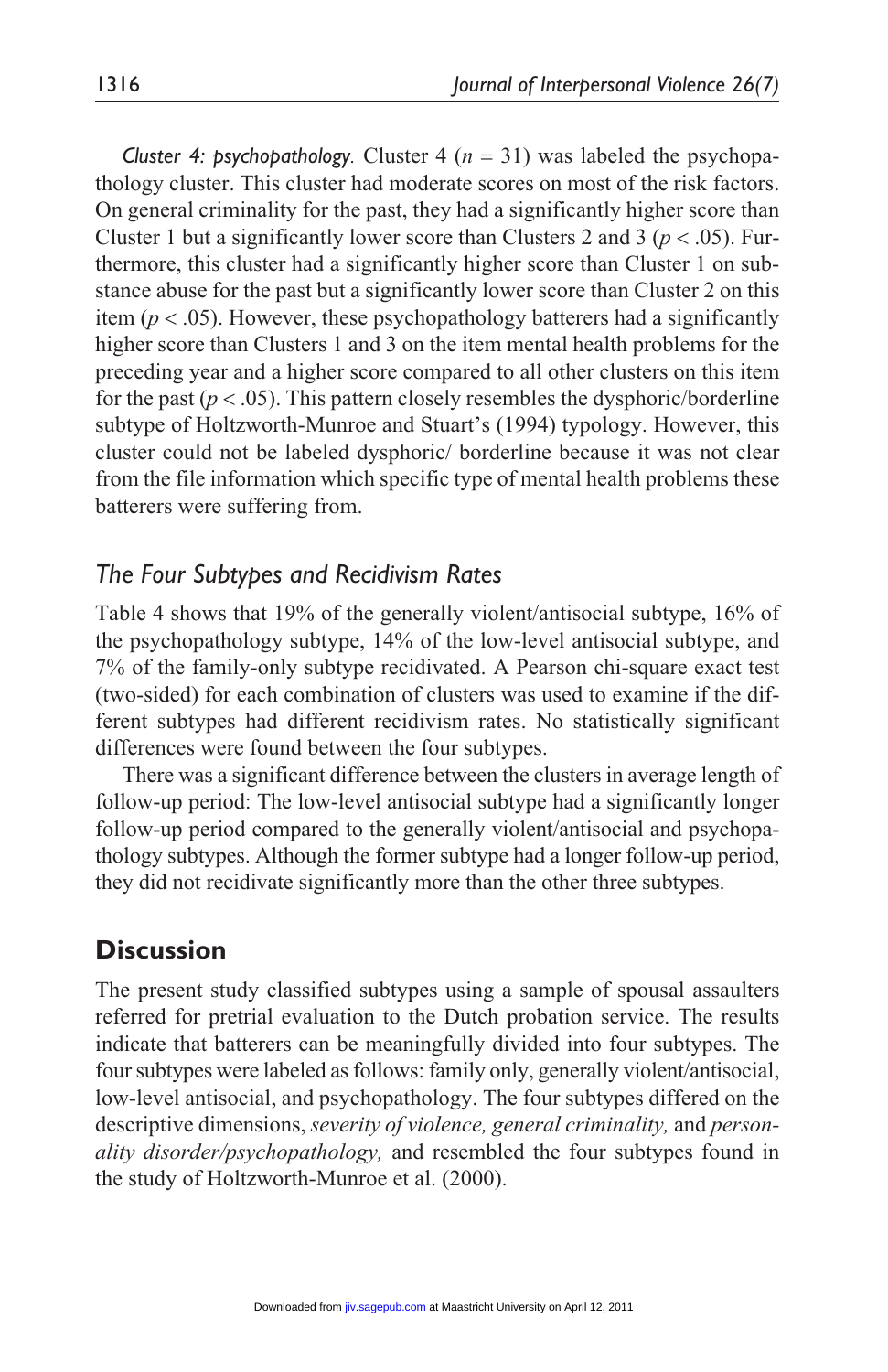| Subtypes                     | Recidivism | Mean Follow-Up | SD   |
|------------------------------|------------|----------------|------|
| Family only                  | 7%         | 26.89          | 4.72 |
| Generally violent/antisocial | 19%        | 25.60          | 4.33 |
| Low-level antisocial         | 14%        | 28.72          | 3.56 |
| Psychopathology              | 16%        | 25.86          | 4.45 |

**Table 4.** Recidivism Rate, Mean Follow-Up Period (in Months), and Standard Deviations Per Subtype

The family-only type (37% of the sample) uses low-to-moderate severity of violence. They are not likely to engage in general antisocial behavior or to have substance use or mental health problems. The generally violent/antisocial subtype (18% of the sample) of batterer uses severe violence. This subtype has serious alcohol and/or drug use problems and has a moderate level of mental health problems. Furthermore, these batterers also engage in other antisocial behavior. The low-level antisocial subtype (24% of the sample) uses a moderate severity of violence. Furthermore, these batterers have engaged in antisocial behavior in the past but not so much in the preceding year. These spousal assaulters are not likely to have substance use problems or mental health problems. The psychopathology subtype (21% of the sample) suffers mainly from mental health problems. This subtype had moderate scores on violent acts, general criminality, and substance use problems. Because of the high degree of mental health problems and the moderate scores on the other items, this subtype is comparable to Holtzworth-Munroe and Stuart's (1994) dysphoric/borderline type.

It is noteworthy that we were able to replicate these batterer subtypes in this Dutch sample of spousal assaulters awaiting sentencing, which supports the cross-cultural validity of the typology. Thirty-seven percent of the sample belonged to the family-only subtype, 18% of our sample belonged to the generally violent/antisocial subtype, 24% to the low-level antisocial subtype, and 21% to the psychopathology subtype. Our findings concur with Holtzworth-Munroe and Stuart's (1994) suggestion that a community sample contains the highest proportion of family-only spousal assaulters compared to the other three subtypes.

The present study also examined whether the different subtypes had different recidivism rates. The expectation was that the generally violent/antisocial subtype would have the highest recidivism rate and the family-only subtype the lowest recidivism rate. The other subtypes would fall in between. The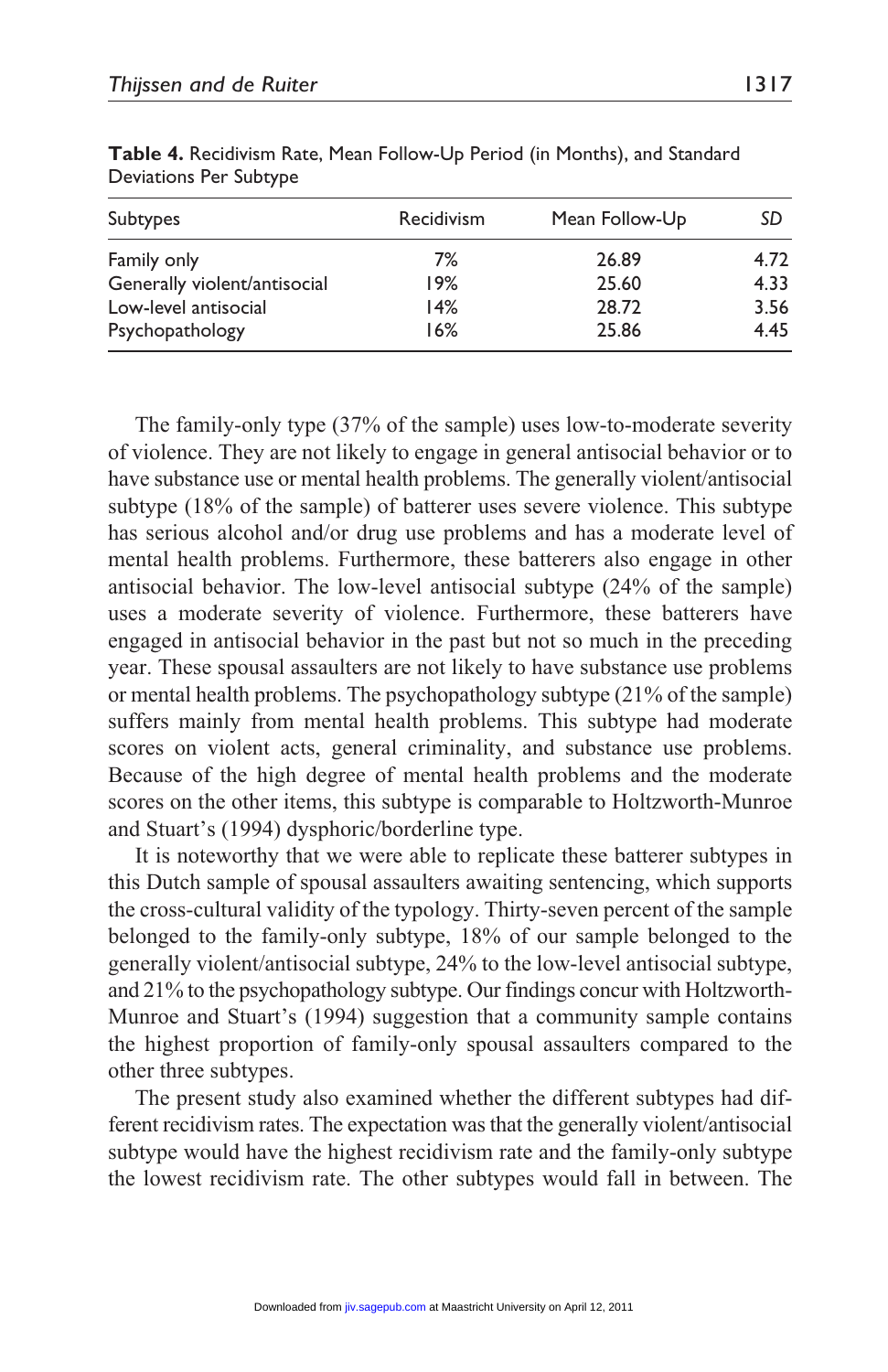recidivism percentages found are consistent with this expectation: The generally violent/antisocial subtype had the highest recidivism rate and the familyonly subtype the lowest. However, the differences in recidivism rate between the subtypes were not significant. This null finding may be partly explained by the low overall base rate of recidivism in our sample.

The present study has some important methodological improvements over previous work. First, this study includes measures of all three descriptive dimensions that define the typology according to Holtzworth-Munroe and Stuart (1994). These dimensions were objectively assessed using the coding format of the B-SAFER. Not all studies on batterer typologies examined differences on all three dimensions (e.g., Langhinrichsen-Rohling et al., 2000; Tweed & Dutton, 1998). Another strength is that the present study used both batterer's self-reports and victim reports as sources of information.

A number of limitations of the present study should also be mentioned. First of all, the descriptive dimension *personality disorder/psychopathology* was operationalized by means of the items substance abuse problems and mental health problems. This is a more limited operationalization than what has been used in previous studies. For instance, a number of studies used the Millon Clinical Multiaxial Inventory, a 175-item self-report inventory, to measure various Axis I and II disorders (e.g., Holtzworth-Munroe et al., 2000; Johnson et al., 2006; Tweed & Dutton, 1998; Waltz et al., 2000). In the present study, it was not possible to determine which type of mental health problems the batterers suffered. Second, in the present study, *general criminality* was used to assess the descriptive dimension of *generality of violence*. Although violence is, of course, a type of criminality, general criminality is a wider concept. Finally, the sample of the present study was not a community sample but also not a pure clinical sample, as the assaulters had not yet been convicted or court referred for treatment. Holtzworth-Munroe and Stuart (1994) argued that many violent spouses have not yet been identified as violent (e.g., they have not been arrested or come to the attention of treatment institutions). By using a community sample, the generalizability of the typology would, of course, increase (Waltz et al., 2000).

In all, the subtypes of batterers identified in the present study show high resemblance to those identified by Holtzworth-Munroe et al. (2000). Moreover, the B-SAFER, a structured and time-efficient risk assessment tool, assisted effectively in delineating the four subtypes. Our findings suggest that arrested, but not yet convicted, spousal assaulters have a distribution of subtypes similar to those of community samples. Furthermore, the findings indicate that the generally violent/antisocial subtype has the highest recidivism rate, although not significantly.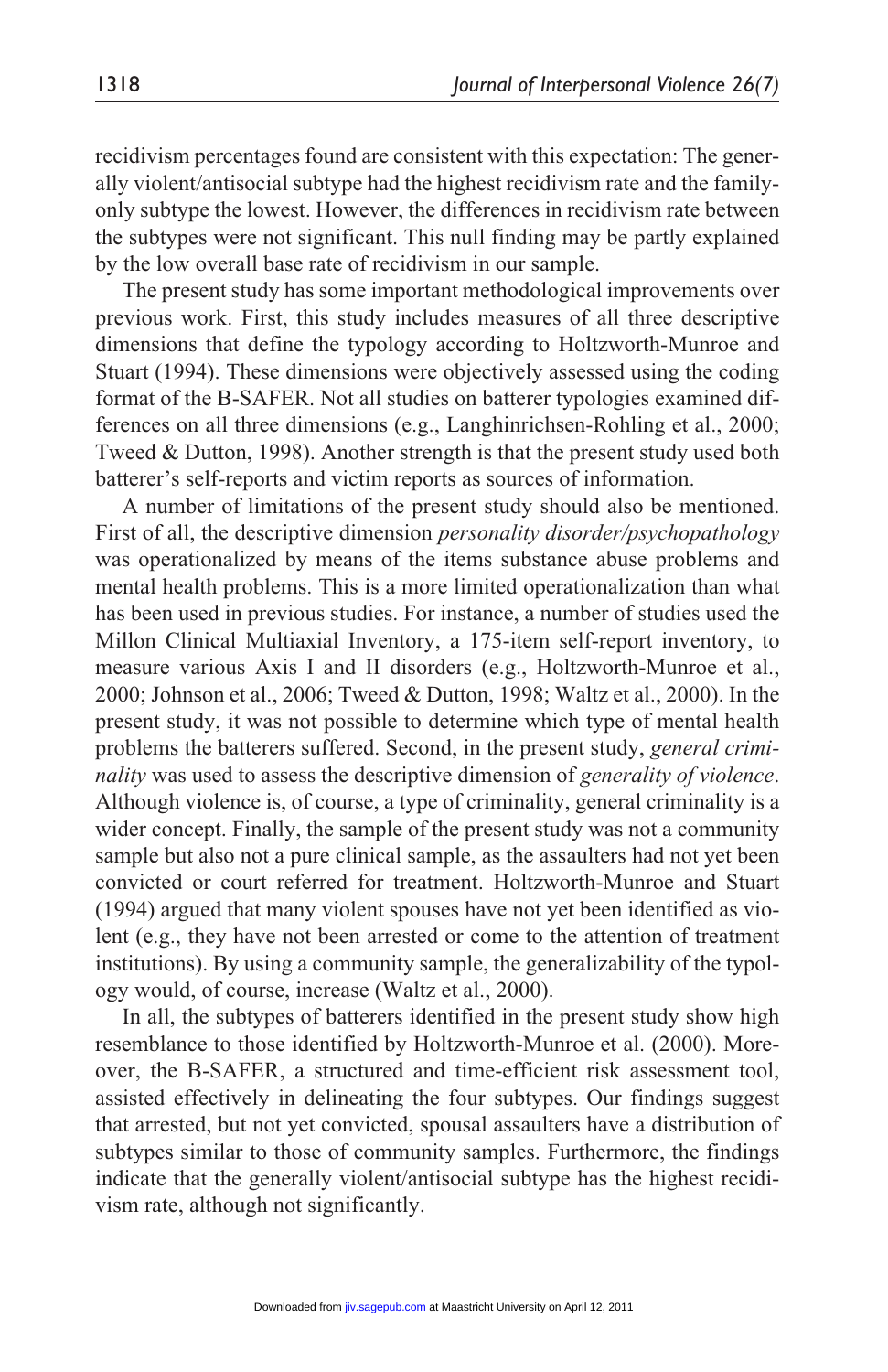The current support for the cross-cultural generalizability of Holtzworth-Munroe and Stuart's (1994) batterer typology paves the way for future research into the relevance of this typology for risk management and treatment interventions. In line with the need principle of the so-called what-works approach (Andrews & Bonta, 2003), one would predict that risk management strategies that target the underlying risk dimensions that characterize the four subtypes would be most effective. According to the risk principle of this approach, the family-only subtype would require the least intensive intervention and the generally violent/antisocial the most intensive. Furthermore, the psychopathology type would require mental health treatment (Murphy & Eckhardt, 2005). The tendency to refer nearly most if not all spousal assaulters to brief group treatment, as is current practice in many Dutch probation offices, seems unjustified considering the large differences among them.

The subtypes in the present study, but also in previous studies, were derived from the mere presence or absence of risk factors for violence (i.e., previous use of violence, substance use, mental health problems). Empirical testing of the putative causal role of these risk factors as predictors of spousal violence is a necessary next step in the study of spousal violence and its prevention. Future research could compare the effectiveness of interventions based on the identification of specific risk profiles to more generic spousal assault treatments. Our hypothesis is that individualized risk-tailored prevention efforts will result in greater reductions in recidivism rates compared to a one-size-fits-all approach, which is still quite common practice.

### **Authors' Note**

The authors thank Thijs van de Kant, Marlies Reus, and Erika de Jong for their assistance in collecting and scoring the data.

## **Declaration of Conflicting Interests**

The authors declared that they had no conflicts of interests with respect to their authorship or the publication of this article.

### **Funding**

The authors disclosed that they received the following support for their research and/ or authorship of this article: This research was funded by the Dutch Probation Service (*Reclassering Nederland*).

### **References**

Andrews, A. D., & Bonta, J. (2003). *The psychology of criminal conduct* (3rd ed.). Cincinnati, OH: Anderson.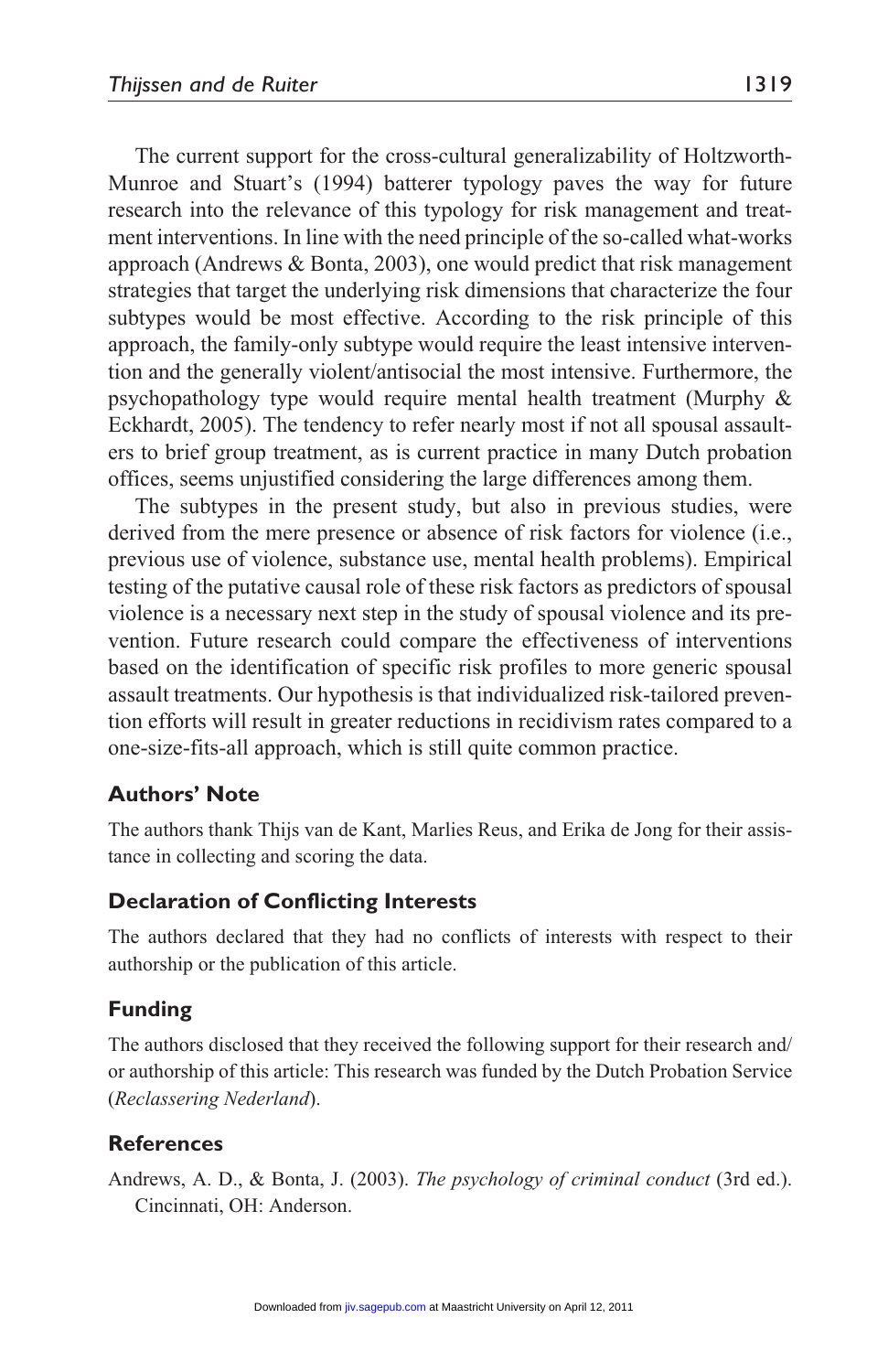- Archer, J. (2000). Sex differences in aggression between heterosexual partners: A meta-analytic review. *Psychological Bulletin, 126*, 651-680.
- Carney, M., Buttell, F., & Dutton, D. (2007). Women who perpetrate intimate partner violence: A review of the literature with recommendations for treatment. *Aggression and Violent Behavior, 12*, 108-115.
- van Dijk, T., Flight, S., Oppenhuis, E., & Duesmann, B. (1997). *Huiselijk geweld: Aard, omvang en hulpverlening* [Domestic violence: Nature, prevalence and service]. The Hague, Netherlands: Ministry of Justice.
- Fleiss, J. L. (1986). *The design and analysis of clinical experiments.* New York: Wiley.
- Henning, K., Jones, A. R., & Holdford, R. (2005). "I didn't do it, but if I did I had a good reason": Minimization, denial, and attributions of blame among male and female domestic violence offenders. *Journal of Family Violence, 20*, 131-139.
- Holtzworth-Munroe, A., & Meehan, J. C. (2004). Typologies of men who are maritally violent. Scientific and clinical implications. *Journal of Interpersonal Violence, 19*, 1369-1389.
- Holtzworth-Munroe, A., Meehan, J. C., Herron, K., Rehman, E., & Stuart, G. L. (2000). Testing the Holtzworth-Munroe and Stuart (1994) batterer typology. *Journal of Consulting and Clinical Psychology, 68*, 1000-1019.
- Holtzworth-Munroe, A., Meehan, J. C., Herron, K., Rehman, E., & Stuart, G. L. (2003). Do subtypes of martially violent men continue to differ over time? *Journal of Consulting and Clinical Psychology, 71*, 728-740.
- Holtzworth-Munroe, A., & Stuart, G. L. (1994). Typologies of male batterers: Three subtypes and the differences among them. *Psychological Bulletin, 116*, 476-497.
- Huss, M. T., & Ralston, A. (2008). Do batterer subtypes actually matter? Treatment completion, treatment response, and recidivism across a batterer typology. *Criminal Justice and Behavior, 35*, 710-724.
- Johnson, R., Gilchrist, E., Beech, A. R., Weston, S., Takriti, R., & Freeman, R. (2006). A psychometric typology of U.K. domestic violence offenders. *Journal of Interpersonal Violence, 21*, 1270-1285.
- Kropp, P. R., Hart, S. D., & Belfrage, H. (2005). *The Brief Spousal Assault Form for the Evaluation of Risk (B-SAFER): User manual.* Vancouver, British Columbia, Canada: ProActive ReSolutions Inc.
- Kropp, P. R., Hart, S. D., Webster, C. D., & Eaves, D. (1994). *Manual for the Spousal Assault Risk Assessment Guide.* Vancouver, British Columbia, Canada: British Columbia Institute on Family Violence.
- Kropp, P. R., Hart, S. D., Webster, C. D., & Eaves, D. (1995). *Manual for the Spousal Assault Risk Assessment Guide* (2nd ed.). Vancouver, British Columbia, Canada: British Columbia Institute on Family Violence.
- Kropp, P. R., Hart, S. D., Webster, C. D., & Eaves, D. (1999). *Manual for the Spousal Assault Risk Assessment Guide (SARA)*. Toronto, Ontario, Canada: Multi-Health Systems, Inc.